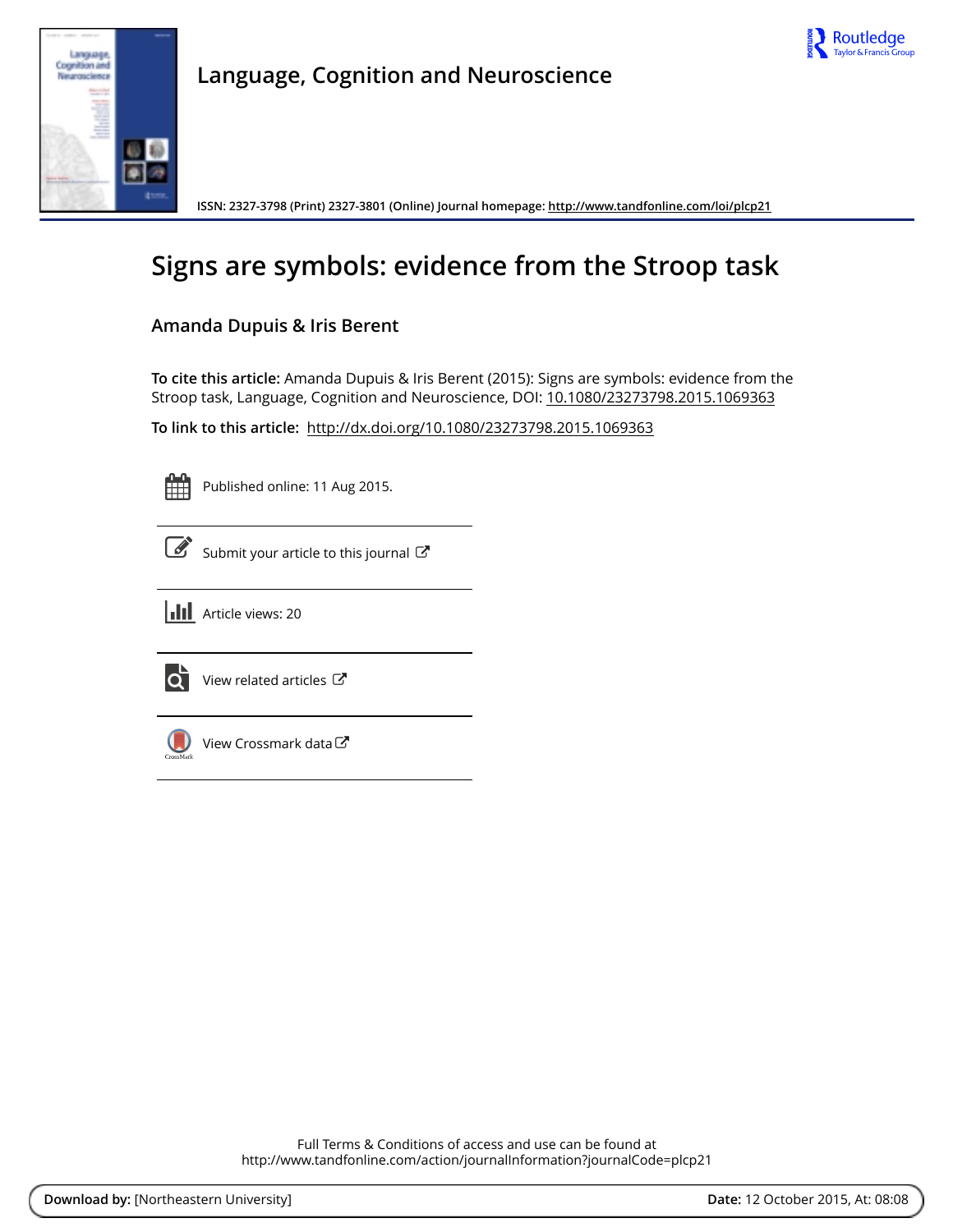# Signs are symbols: evidence from the Stroop task

Amanda Dupuis and Iris Berent\*

Department of Psychology, Northeastern University, 125 Nightingale, 360 Huntington Ave, Boston, MA 02115, USA

(Received 9 March 2015; accepted 25 June 2015)

Most languages use spoken arbitrary symbols to access the conceptual system. Moreover, the link from spoken words to meaning is demonstrably automatic. Sign languages, by contrast, employ many iconic manual gestures. While some signs are arbitrary it is unclear whether such arbitrary signs automatically activate the conceptual system. To address this question, we examine the propensity of arbitrary colour signs in American Sign Language (ASL) to induce Stroop interference. Three experiments elicited colour naming of coloured videos depicting colour ASL signs – either congruent or incongruent with video colour – and an unrelated condition. Results showed that colour identification is modulated by its congruency with the ASL sign, and this finding replicated irrespective of response mode – signing vs. button-press – and the presence of congruent trials. These findings indicate that arbitrary signs automatically activate their meanings. We conclude that the capacity to link arbitrary phonological forms and meanings is an amodal design feature of language.

Keywords: Stroop; automaticity; sign language; language universals; lexical access

Spoken words typically consist of arbitrary pairings of phonological forms and meanings (Hockett, 1960). Moreover, an encounter with a word's phonological form activates its meaning automatically, even contrary to task demands (e.g. Bargh, 1992) – the numerous demonstrations of Strooplike interference in spoken language amply attest to this fact (e.g. MacLeod & MacDonald, 2000; Stroop, 1935; for review see MacLeod, 1991). To date, however, no study has conclusively demonstrated that the lexicon can be automatically accessed in a sign language (a review of the literature follows). Thus, whether the capacity to link arbitrary phonological forms and meanings is restricted to spoken language, or whether it is shared with sign languages remains an open question.

At stake is not whether visual symbols can access the mental lexicon – this fact is firmly established by the aforementioned Stroop literature with printed words. Printed words, however, are metalinguistic symbols for spoken language. In the case of manual signs, by contrast, it is the language system itself that relies on the manual/visual modality. Our question here is whether the language faculty acquires a similar design in systems that are divorced from the speech modality. While there is no doubt that signers routinely use manual/visual forms to access meaning, it is unclear whether they can do so automatically – even in contrary to task demands, and even when the link between the visual/gestrual form and their meaning is arbitrary.

The possibility that signed lexicons attain full automaticity is consistent with observations suggesting that signed and spoken languages share several aspects of their design and processing. Like spoken languages, sign languages exhibit duality of patterning – sentences are formed by combining meaningful units, which, in turn, comprises discrete, meaningless phonological elements (Hockett, 1960; Stokoe, 1960). Sign and spoken languages also have similar grammatical properties, including, inter alia, prosodic hierarchy (Brentari, 1998), sonority constraints (e.g. Brentari, 1998; Perlmutter, 1992; Stokoe, 1960), productive inflectional and derivational morphology (e.g. Aronoff, Meir, & Sandler, 2005) and arguably, basic word order (e.g. Sandler & Lillo-Martin, 2006). And when it comes to online processing, like speakers, signers exhibit phenomena such as "tip of the fingers" (Thompson, Emmorey, & Gollan, 2005), lexicality effects (Carreiras, Gutiérrez-Sigut, Baquero, & Corina, 2008) and semantic priming (Bosworth & Emmorey, 2010; Corina & Emmorey, 1993; Emmorey, 1991). These observations suggest that, like spoken language, the lexicon of signed language is organised in an associative manner, as related words tend to activate each other. Given these observations, one might expect arbitrary signs to automatically access the conceptual system (i.e. even contrary to task demands). Surprisingly, the evidence to support this claim is absent.

Stroop-like interference offers the gold standard for demonstrating automatic activation of meaning. But unlike the countless Stroop studies of spoken languages (MacLeod, 1991), only one  $Strong<sup>1</sup>$  study examined a sign language (i.e. American Sign Language) and results were inconclusive. Marschark and Shroyer (1993) presented participants with still images of painted hands

<sup>\*</sup>Corresponding author. Email: i.berent@neu.edu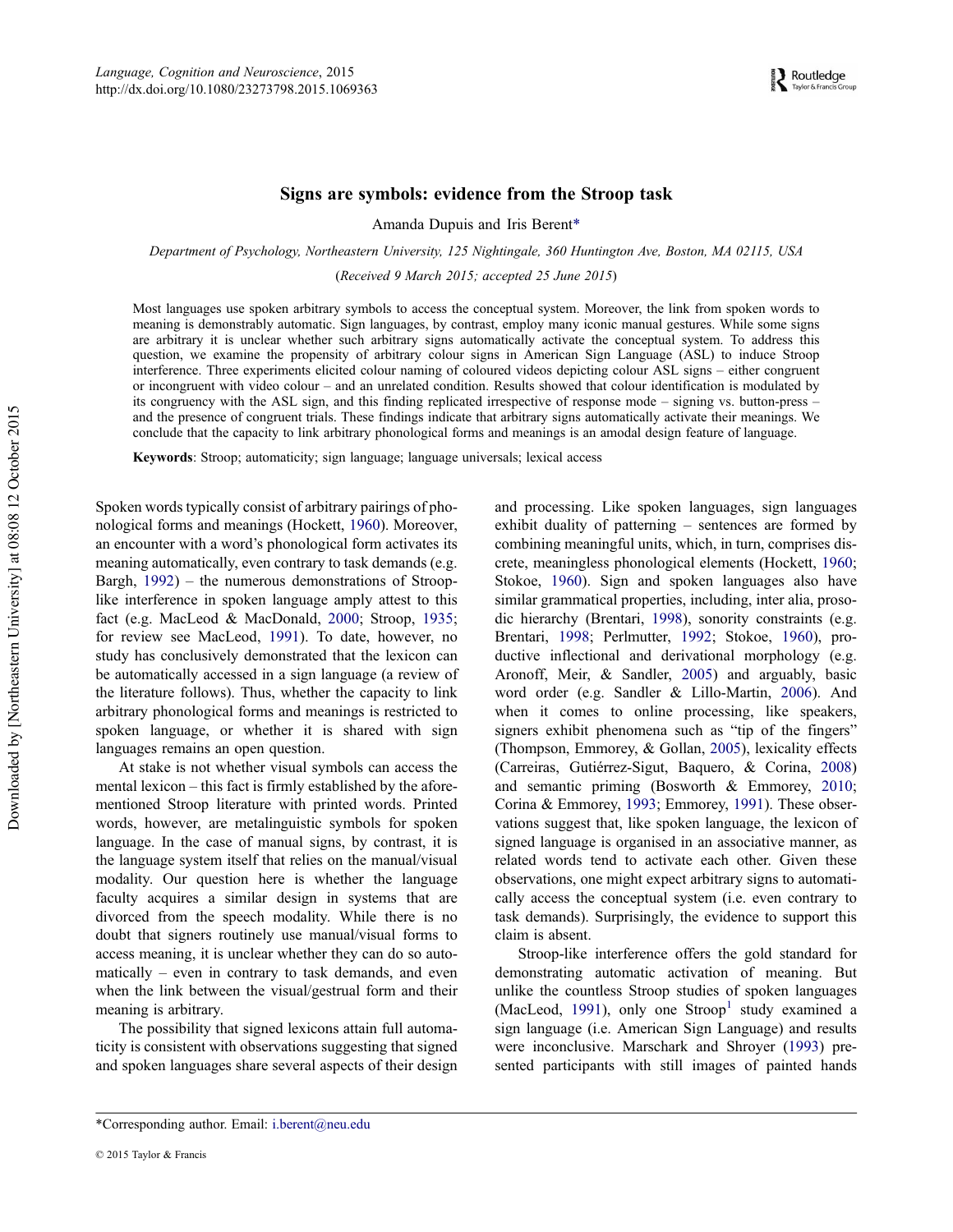articulating ASL colour signs. Participants were asked to sign the colour of the hands while ignoring their linguistic content. The researchers reported that Deaf participants were sensitive to colour-sign congruency, but the results for the congruent and incongruent conditions were not provided (only difference scores between incongruent and baseline trials were reported). Moreover, given the use of static images, one further wonders whether such effects generalise to naturalistic dynamic signs.

In a more recent study, Thompson, Vinson, and Vigliocco  $(2010)^2$  sought to examine whether iconic signs automatically active their meanings, even when meaning is unrelated to task demands. In their study, participants were asked to ignore the signs' meaning, and indicate only whether the sign employed bent or straight fingers. Of interest is whether signers access the meaning of iconic signs more readily than arbitrary signs; if they do, then meaning should interfere with the judging the handshape of iconic signs to a greater extent than arbitrary signs. Results indeed showed that iconic signs elicited slower responses than arbitrary ones. These findings suggest that participants cannot help but access the meaning of iconic forms, and they do so more readily than for arbitrary signs. However, these results do not establish whether lexical access to arbitrary signs is likewise automatic.

Indeed, iconic and arbitrary signs could conceivably rely on different routes to access the conceptual system. In the case of iconic signs, signers could access meaning directly from their (non-linguistic) visual forms. For example, the iconic ASL sign for "cat" (depicting whiskers) could rely on the non-linguistic visual depiction of whiskers to access the concept of [WHISKERS], which, in turn, could activate [CAT]. In contrast, for arbitrary signs, meanings can only be retrieved from their linguistic phonological forms. Since the proportion of iconic forms in sign languages is high (e.g. Taub, 2001), then the link from phonological forms to meaning may be less practiced, hence it might become a secondary, less automatic route of lexical access. The finding that iconic signs automatically activate their meaning in the handshape judgment task leaves open the question of whether this might be likewise the case for arbitrary signs.

Additional evidence concerning automatic lexical access of signs is presented by research employing the picture-sign interference procedure (Baus, Gutiérrez-Sigut, Quer, & Carreiras, 2008; Corina & Hildebrandt, 2002; Corina & Knapp, 2006). In these studies, participants were asked to name a picture in the presence of a distractor. Results showed that picture naming is subject to inference from semantically related distractor signs. Although this finding is consistent with the hypothesis of automatic lexical access for arbitrary signs, the conclusion is uncertain. All existing demonstrations of picture-sign interference come from studies featuring an undifferentiated mixture of iconic and arbitrary signs. Thus, it is unclear whether the findings from the picture-sign interference procedure might hold for arbitrary signs, specifically.

In summary, while the many similarities between signed and spoken languages might lead one to expect that lexical access to arbitrary signs is automatic, the evidence to support this claim is missing. And given the prevalence of iconicity in sign languages and its demonstrable role in online processing, there is some reason to question the automaticity of form-meaning pairings. Thus, whether the capacity to use arbitrary phonological forms to automatically access meanings is limited to spoken language, or whether it generalises to all natural languages – spoken and signed – remains an open question.

To address this question, our following experiments examine the sensitivity of Deaf participants to Stroop interference in ASL colour signs. All colour signs featured in our experiments were expressed by arbitrary forms that exhibit no discernible iconic links to their meanings. Participants were presented with dynamic ASL signs – either the signs for colours (BLUE, GREEN and YELLOW) or a neutral novel control sign (i.e. the novel sign XX). For each video, the signer appeared in one colour (blue, green or yellow). Thus, in relation to video colour, signs either were congruent (e. g. the sign BLUE in the colour blue), incongruent (e.g. the sign BLUE in the colour green) or unrelated (i.e. the neutral novel sign XX in any colour). Participants were asked to identify and sign the colour of the video while ignoring the colour that the sign expressed. If signers automatically activate the meanings of arbitrary sign forms, then we should observe the Stroop interference. Specifically, signers should be slower to name the video colour in incongruent trials (e.g. the sign BLUE in the colour green) relative to neutral ones (e.g. the neutral novel sign XX in the colour green).

Participants in Experiment 1 were presented with all three congruency conditions. To discourage strategic processing of the signs, Experiment 2 replicated this design without the congruent condition. Finally, Experiment 3 controlled for the effect of response competition by eliciting button-press responses.

# Experiment 1 Method

#### Participants

Participants were 10 culturally Deaf, fluent ASL signers. Most (9/10) participants acquired ASL between birth and age five; and four of those had Deaf parents. The remaining participant acquired written English as a first language and used homesigns until acquiring ASL at age 15. All participants were paid \$20 for their participation.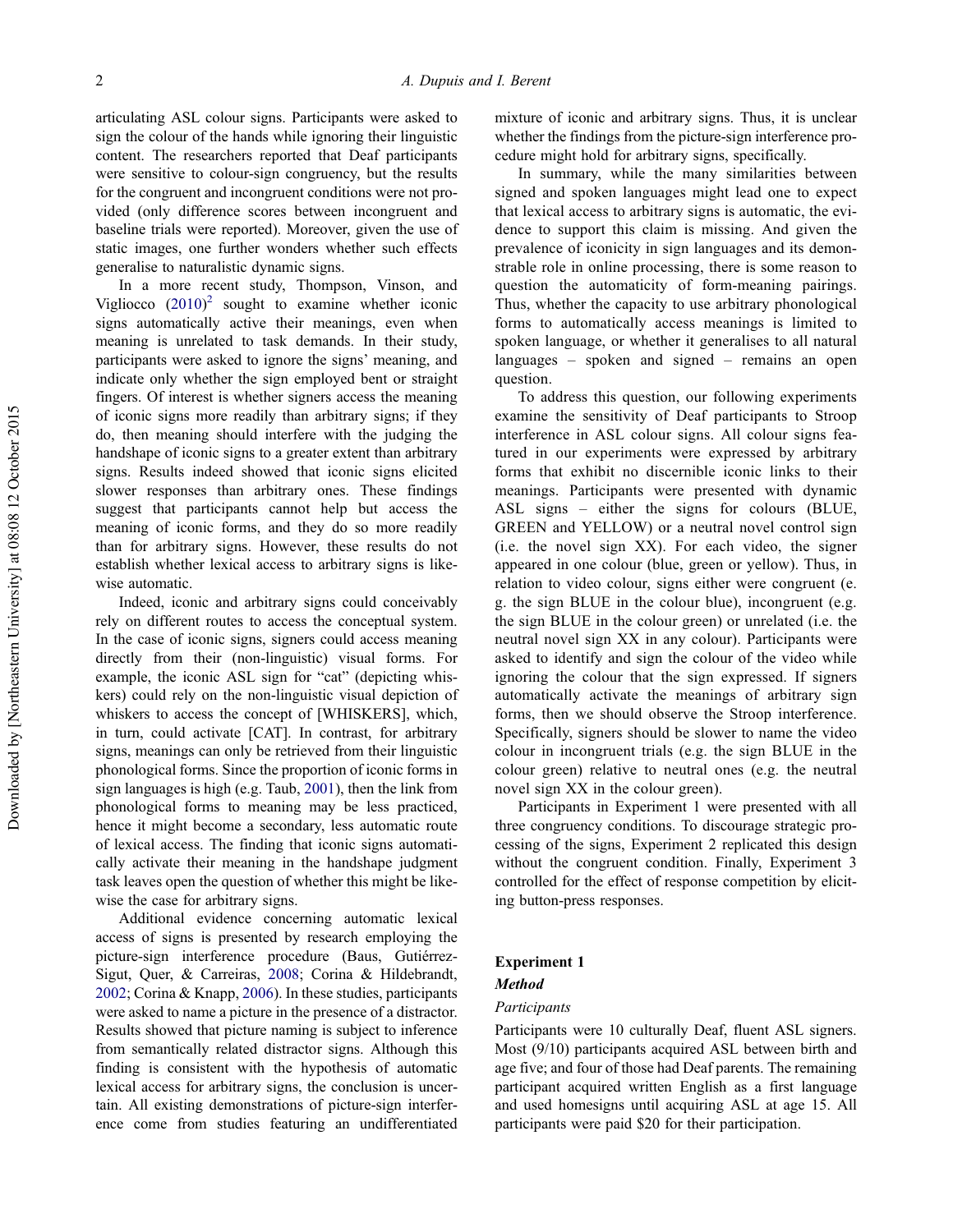# Materials

The materials consisted of video recordings of three colour signs (BLUE, GREEN and YELLOW)<sup>3</sup> and a neutral novel sign (XX). The neutral novel sign was created by replacing the handshape in the aforementioned colour signs with the ASL X handshape. This neutral item was chosen because it is phonotactically matched to the colour signs but does not carry semantic information. Note that all signs used were matched for location, palm-orientation and movement – differing only in handshape (i.e. signs were minimal pairs, akin to English words such as red and bed; e.g. Brentari, 1998). All materials were produced by a fluent signer.

These videos were cropped such that the signer was visible from the waist up. Next, they were edited using Final Cut Pro software so that the signer's entire body appeared in a single colour (blue, green or yellow) on a black background. Thus, the meaning of the depicted ASL sign and the colour of the signer's body were either congruent (e.g. the sign BLUE in the colour blue), incongruent (e.g. the sign BLUE in the colour green) or neutral (i.e. the novel sign XX in any colour). Examples are provided in the Supplementary Materials.

The experiment included a total of 180 trials (60 congruent, 60 incongruent and 60 neutral), generated by fully crossing the three congruency conditions (congruent, incongruent and neutral) with the three colours (blue, green and yellow). Each experimental session was preceded by 12 practice trials (3 congruent, 3 neutral and 6 incongruent) – such that each possible sign-colour combination was displayed once in the practice. Trial order was randomised.

# Procedure

Each trial began with a fixation point (+), presented for 500 ms, followed by a monochromatic ASL video. Participants were instructed to keep their hands up in a ready-to-sign position. Once the sign was presented, they were asked sign the colour of the video as quickly and accurately as possible. A fluent ASL signer, blind to the experimental conditions, coded each response online, by pressing the appropriate key as soon as the participant began to articulate the handshape of their response. The experimenter's coding response automatically triggered the next trial.

## Results and discussion

In Experiments 1–2, outliers were defined as responses falling 2.5 standard deviations above the mean, or faster than 200 ms (less than 3.5% of total correct responses).

Figure 1 plots response time and proportion errors as a function of colour-sign congruency. A one-way analysis of variance (ANOVA) examining the effect of congruency



Figure 1. The congruency effect in Experiment 1. Note: Error bars are confidence intervals, constructed for the difference between the means.

(congruent, incongruent and neutral) yielded a significant effect in response time,  $F(2, 18) = 31.34$ ,  $MSE = 614$ ,  $p < .001$ , and a marginally significant effect in accuracy,  $F(2, 18) = 3.46$ , MSE = .0004,  $p = .053$ . Planned contrasts showed that, compared to the neutral condition, incongruent signs produced slower  $\Delta = 42.45$  ms,  $t(18) = 14.67$ ,  $p < .002$ , and less accurate responses,  $\Delta = -0.02$ ,  $t(18) =$ 4.56,  $p < .05$ , whereas congruent signs facilitated response time,  $\Delta = 45.3$  ms,  $t(18) = 16.71$ ,  $p < .001$ . These results show that Deaf signers are sensitive to the congruency between the meaning of ASL signs and their colour, a result that mirrors the findings from spoken language.

# Experiment 2

Why are signers sensitive to the colour-sign congruency? One possibility is that this effect reflects the automatic activation of the signs' meanings. But on an alternative account, the effect may be due to a response strategy. In this view, participants deliberately access the sign's meaning to enhance task performance. And indeed, such strategy would benefit performance on congruent trials (Logan & Zbrodoff, 1979). To test this possibility, Experiment 2 repeats the same procedure while excluding the congruent trials. If the results of Experiment 1 are solely due to a deliberate response strategy, then this change should eliminate the incongruency effect. Conversely, if they reflect an automatic link between arbitrary phonological form and meaning, then the incongruency effect should persist.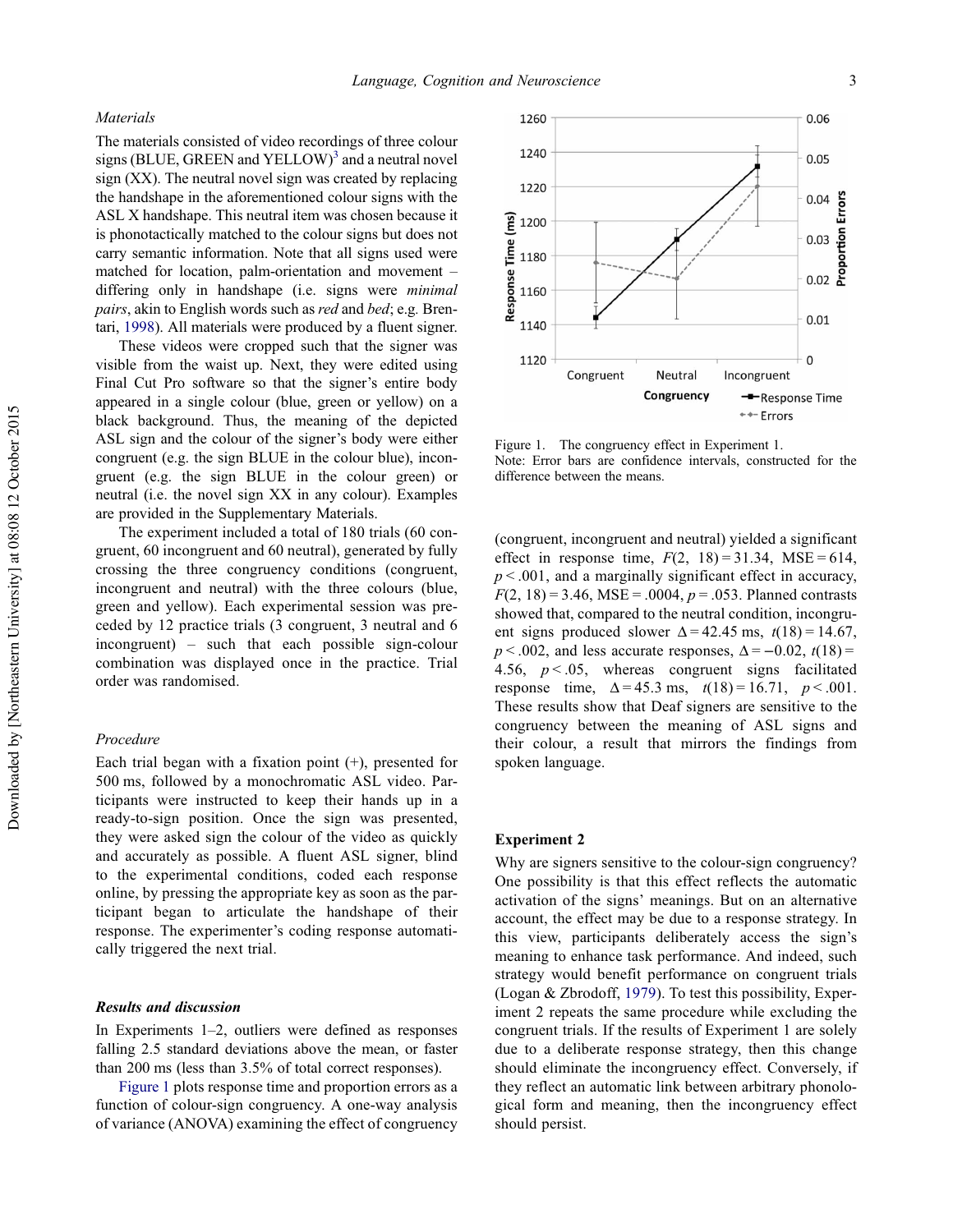#### Method

#### Participants

Participants were 10 culturally Deaf, fluent ASL signers. One participant's data were excluded from all analyses because he was reportedly colour-blind. Most (8/9) remaining participants acquired a sign language before the age of five. Of these, six acquired ASL as their first language and two first acquired Signed Exact English (a sign hybrid that uses ASL signs with English syntax). The remaining participant learned English as a first language and later acquired ASL at age 23. Participants in this experiment also took part in Experiment 3, in counterbalanced order. No participants from Experiment 1 took part in Experiments 2–3. All participants were compensated \$20 for their participation.

# Materials and procedure

The materials and procedure were identical to Experiment 1, except only incongruent and neutral trials were included in this experiment (120 experimental trials and 9 practice trials).

# Results and discussion

Figure 2 plots response time and proportion errors as a function of congruency. A one-way ANOVA of the effect of incongruency (incongruent and neutral) yielded a significant effect in response time,  $F(1, 8) = 8.184$ , MSE = 694,  $p < .03$ ; for accuracy  $F(1, 8) = 1.7$ , MSE = .0002,  $p = .22$ . Participants responded significantly slower to the incongruent condition compared to the neutral condition,  $\Delta$  = 35.53 ms. These results demonstrate that the effect of incongruency is not contingent on the presence of congruent trials.



Figure 2. The incongruency effect in Experiment 2. Note: Error bars are confidence intervals, constructed for the difference between the means.

# Experiment 3

The persistent effect of incongruency with ASL signs, irrespective of whether congruent trials are present (in Experiment 1) or absent (in Experiment 2) is consistent with the hypothesis that signers automatically link arbitrary phonological forms and meanings. But on an alternative account, these findings could result from response competition. In this view, signers tacitly articulate (i.e. gesture) the signs as they are viewing them. Such tacit gesturing would facilitate correct responses to congruent trials, but could interfere with neutral and incongruent trials. Since the neutral novel sign XX is unfamiliar, its simulation might be less likely, resulting in weaker interference in the neutral condition relative to the incongruent one. Thus, responses in Experiments 1–2 could reflect not automatic lexical access but response competition. To address similar concerns, past research with spoken language has resorted to button-press responses. These studies have reported a smaller, but consistent effect of incongruency (e.g. Redding & Gerjets, 1977; White, 1969).

To examine the role of response competition, Experiment 3 replicates Experiment 1 using button-press responses. If the Stroop-like interference with signs is solely due to response competition, then this effect should be eliminated in the present experiment. Conversely, if it reflects semantic interference, and if access to meaning is automatic, then the findings should emerge irrespective of whether a linguistic (signed) or non-linguistic (button-press) response is required.

## Method

#### Materials and procedure

Materials and procedure were identical to Experiment 1, except that responses were given by a button-press rather than by signing.

#### Results and discussion

Figure 3 plots response time and proportion errors as a function of congruency. A one-way ANOVA of the effect of congruency (congruent, incongruent and neutral) yielded a significant main effect in response time,  $F(2,$ 16) = 4.18, MSE = 662,  $p < .04$ ; in accuracy  $F(2, 16)$  = 1.5, MSE = .0001,  $p = 0.25$ . Planned contrasts showed that, as compared to neutral ones, incongruent signs produced slower responses  $\Delta = 28.98$  ms,  $t(16) = 5.71$ ,  $p < .03$ ; congruent signs, however, no longer facilitated response time,  $\Delta$  = 2.58 ms,  $t(16)$  = 0.045,  $p = .83$ .

The absence of facilitation from congruent trials in the present experiment mirrors findings from button-press Stroop experiments in spoken language (e.g. Dalrymple-Alford, 1972). This null effect could suggest that the congruency facilitation largely occurs at the response stage.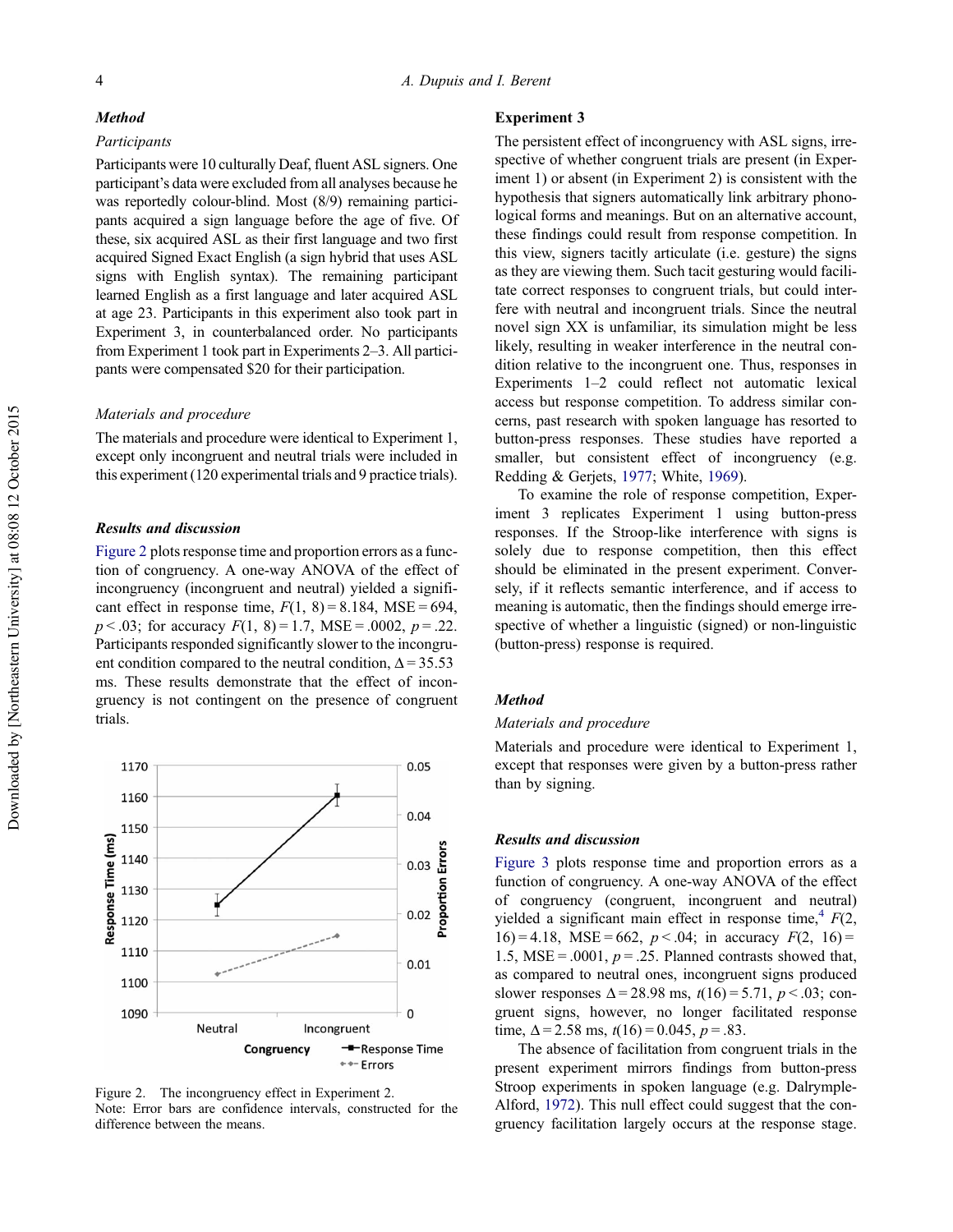

Figure 3. The congruency effect in Experiment 3 (using buttonpress responses).

Note: Error bars are confidence intervals, constructed for the difference between the means.

Alternatively, the congruency facilitation could have been eliminated due to the greater speed of the button-press response,  $M = 744$  ms, as compared to the signed response,  $M = 1189$  ms,  $t(8) = 9.56$ ,  $p < .001$ . The finding that buttonpress responses diminish the facilitation from congruent signs also sheds lights on the origins of this phenomenon in the spoken language literature. In the case of spoken language, it is often unclear whether the diminished congruency facilitation for manual responses is due to the change in response modality (from spoken naming to manual press) or the change in the linguistic status of the response (speech response is linguistic, manual response is not). Finding that the same phenomenon obtains with sign language (where language uses the manual modality) favours the linguistic explanation. Congruency facilitation effects may thus reflect facilitation between the articulatory linguistic responses that mediate responses – spoken or manual. Our key finding, however, concerns the effect of incongruency. Results make it clear that the use of buttonpress responses did not eliminate the colour-sign interference. These findings rule out the possibility that the Stroop interference solely results from response competition.

#### General discussion

Most natural languages use spoken symbols to access the conceptual system. Moreover, most spoken words consist of arbitrary pairings of phonological forms and meanings. Sign languages, by contrast, rely on manual gestures, and in the manual modality, iconic forms are pervasive (e.g. Taub, 2001). Existing research further suggests that signers employ iconicity information in online language processing, as iconic signs appear to activate their meanings more readily than arbitrary phonological forms (Thompson et al., 2010). Given these findings, one wonders whether arbitrary signs can automatically activate their meanings from their phonological forms. To address this question, the present study examined whether arbitrary ASL signs automatically activate their meanings using the Stroop paradigm.

The findings in Experiments 1–3 demonstrate that ASL signers are sensitive to colour-sign congruency. Experiment 1 showed that colour naming is impaired when the sign's meaning is incongruent with its colour. This interference is not due to the deliberate processing of the sign, as similar results are obtained even in the absence of congruent trials (in Experiment 2). The colour-sign interference is likewise not due to response competition, as the Stroop interference replicates even when participants deliver their responses by pressing a button (in Experiment 3). Together, these results suggest that ASL signers automatically access the meanings of arbitrary colour signs from their phonological forms.<sup>5</sup>

Our present results converge with the previous pioneering Stroop study by Marschark and Shroyer (1993), as well as findings from the picture-sign interference paradigm (Baus et al., 2008; Corina & Hildebrandt, 2002; Corina & Knapp, 2006) and the handshape judgment study (Thompson et al., 2010). While these previous results all point out to the possibility that lexical access to arbitrary signs might be automatic, our experiments secure this conclusion by demonstrating for the first time that signers access the meaning of arbitrary signs even when the processing of signs is discouraged by task demands. These results suggest that an automatic link between arbitrary phonological form and meaning may be an amodal feature of the language system.

#### Disclosure statement

No potential conflict of interest was reported by the authors.

# **Notes**

- 1. Vaid and Corina (1989) used a Stroop variant to demonstrate interference between still, iconic number signs and their incongruent physical size. But because participants were instructed to attend to the signs (rather than their physical size), the observed interference reflects the automatic encoding of physical size, rather than the automaticity of phonological formmeaning pairings.
- 2. Vinson, Thompson, Skinner, and Vigliocco (2015) attempted to address this question as well. In this study, however, signers were asked to state the directionality of the movement (up or down) and ignore the signs' meaning. Unlike the handshape judgment (in Thompson et al., 2010), the movement judgment task elicited attention to a dimension that is potentially related to the meanings of many iconic signs. For example, the downward movement in the iconic sign CRY is related to the sign's meaning, as tears fall down. Accordingly,